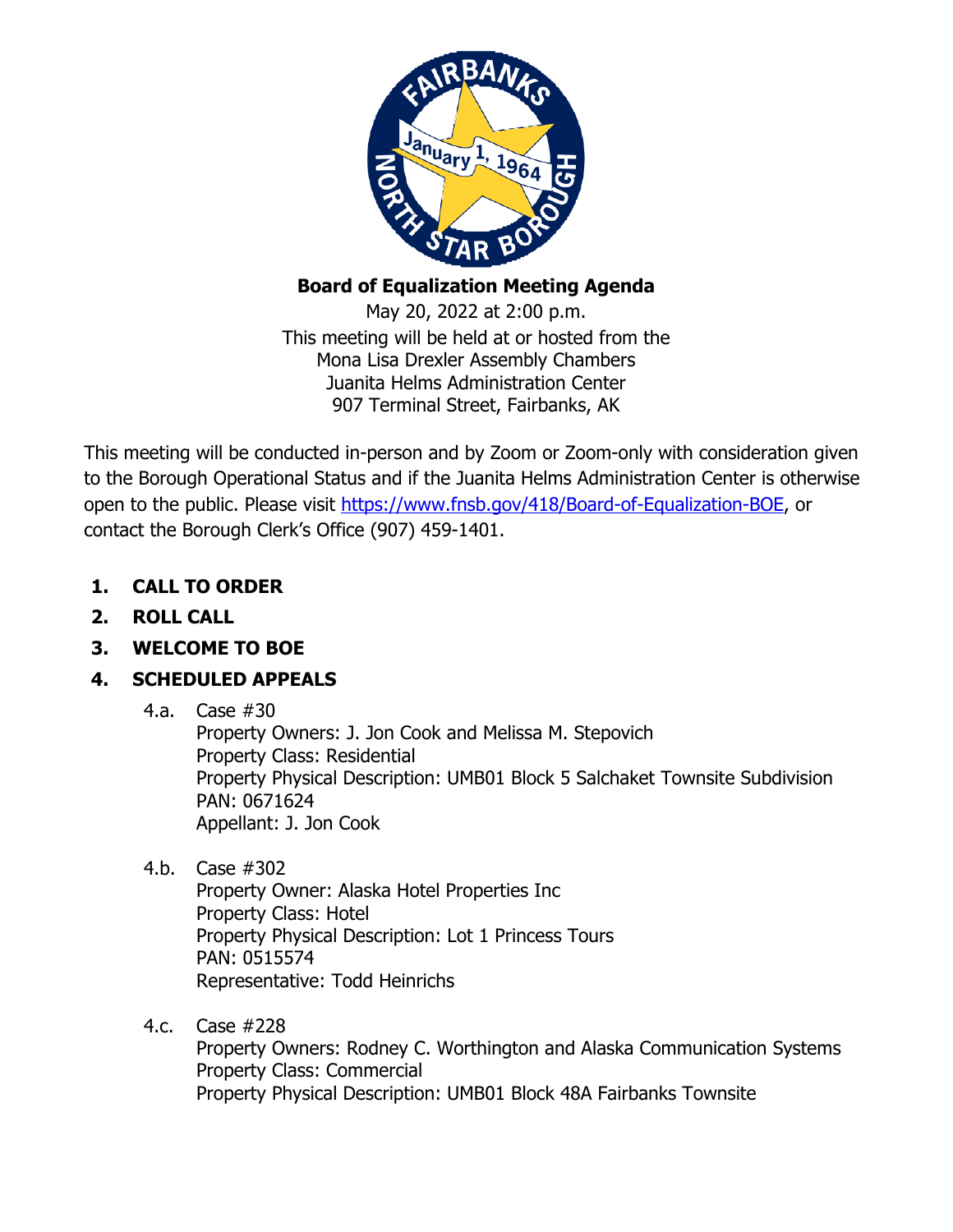PAN: 0033511 Representative: Shawn Evans

4.d. Case #135

Property Owner: AEI National Income Property Fund VII LP Property Class: Commercial Property Physical Description: Lot 16 Bentley Brothers 4th Addition Subdivision PAN: 0575071 Representative: Cody Brons

- 4.e. Case #45 Property Owner: Jillian Square Apartments, LLC Property Class: Multi-Family Property Physical Description: UMB01 Phase One First Addition PAN: 0543594 Representative: Jason Vanderhouf
- 4.f. Case #47

Property Owner: J L Investments III Property Class: Multi-Family Property Physical Description: Tract A Yak Subdivision PAN: 0172626 Representative: Jason Vanderhouf

4.g. Case #46

Property Owner: Sophies Apartments LTD Property Class: Multi-Family Property Physical Description: TL-1701 Section 17 T1S R1W PAN: 0167614 Representative: Jason Vanderhouf

4.h. Case #28

Property Owner: J & J Development, LLC Property Class: Parking Lot Property Physical Description: Lot 17-A Bentley Brothers 4th Addition Subdivision PAN: 0690924 Appellant: Jon Cook

4.i. Case #26

Property Owner: J & J Development, LLC Property Class: Commercial Property Physical Description: Lot 1 Bentley Brothers 5th Addition Subdivision PAN: 0689913 Appellant: Jon Cook

4.j. Case #209 Property Owner: Fountainhead Development, Inc.